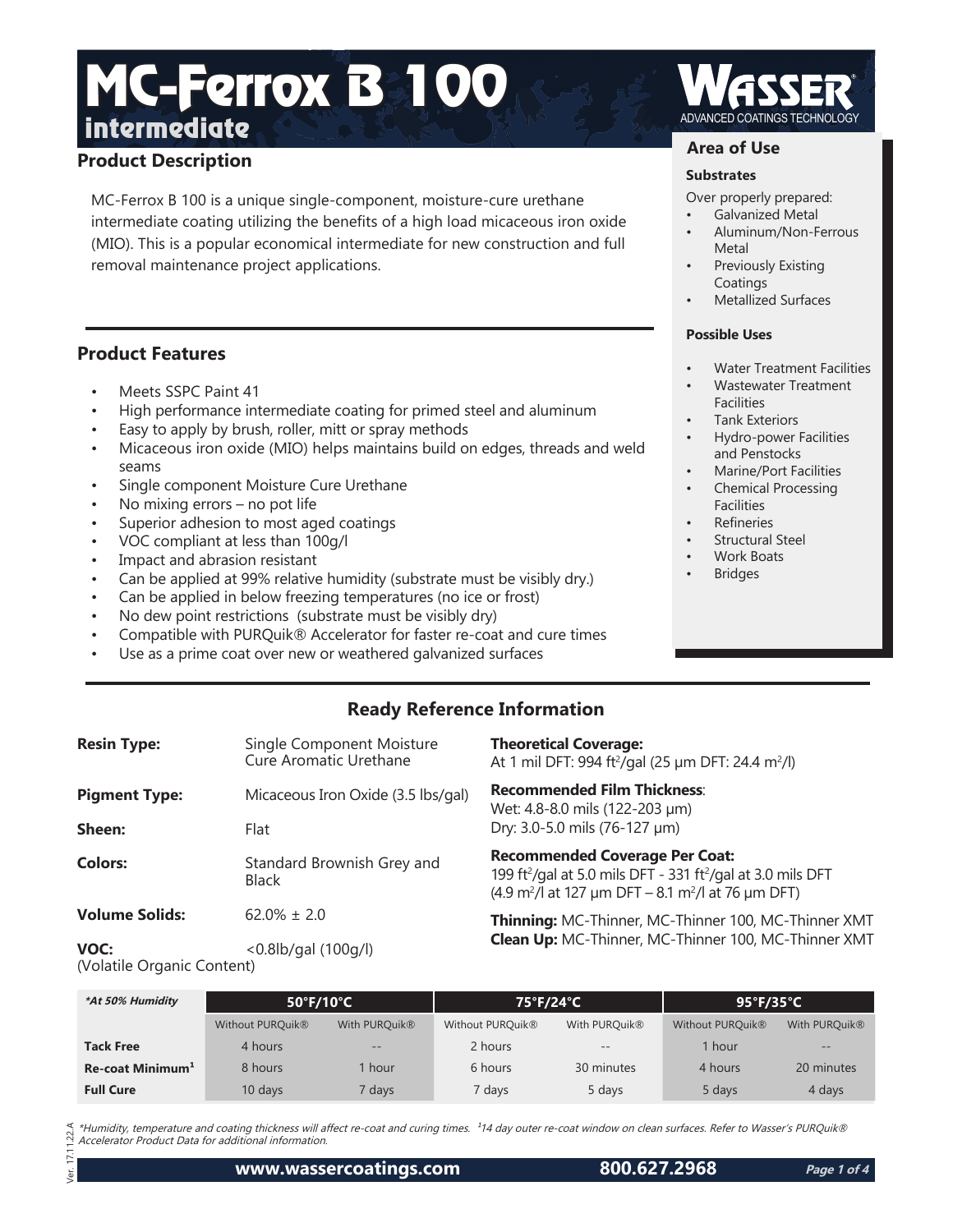### **Recommended Systems**

#### **Ferrous Metals (New Construction / Full Removal):**

| cu an inchin (i)                             | TMILINGIIIVYMI).   |
|----------------------------------------------|--------------------|
| 1st Coat: MC-Zinc 100                        | 3.0-5.0 mils DFT   |
| 2nd Coat: MC-Ferrox B 100                    | 3.0-5.0 mils DFT   |
| 3rd Coat: MC-Ferrox A 100                    | 2.0-4.0 mils DFT   |
| Or MC-Luster 100                             |                    |
| Or Polyflex 102 Rapidthane                   | 6.0-10.0 mils DFT  |
| Total System DFT:                            | 14.0-24.0 mils DFT |
| 1st Coat: MC-Miozinc 100                     | 3.0-5.0 mils DFT   |
| 2nd Coat: MC-Ferrox B 100                    | 3.0-5.0 mils DFT   |
| 3rd Coat: MC-Ferrox A 100                    | 2.0-4.0 mils DFT   |
| Or MC-Luster 100                             |                    |
| Total System DFT:                            | 8.0-14.0 mils DFT  |
| 1st Coat: MC-Universal 100                   | 4.0-5.5 mils DFT   |
| 2nd Coat: MC-Ferrox B 100                    | 3.0-5.0 mils DFT   |
| 3rd Coat: MC-Ferrox A 100                    | 2.0-4.0 mils DFT   |
| Or MC-Luster 100                             |                    |
| Total System DFT:                            | 9.0-14.5 mils DFT  |
| <b>Ferrous Metals (Overcoat):</b>            |                    |
| 1st Coat: MC-Miozinc 100 (Spot Prime)        | 3.0-5.0 mils DFT   |
| 2nd Coat: MC-Ferrox B 100                    | 3.0-5.0 mils DFT   |
| 3rd Coat: MC-Ferrox A 100                    | 2.0-4.0 mils DFT   |
| Or MC-Luster 100                             |                    |
| Total System DFT:                            | 8.0-14.0 mils DFT  |
| 1st Coat: MC-Universal 100 (Spot Prime)      | 4.0-5.5 mils DFT   |
| 2nd Coat: MC-Ferrox B 100                    | 3.0-5.0 mils DFT   |
| 3rd Coat: MC-Ferrox A 100                    | 2.0-4.0 mils DFT   |
| Or MC-Luster 100                             |                    |
| Total System DFT:                            | 9.0-14.5milsDFT    |
| <b>Aluminum/Galvanized Metal:</b>            |                    |
| 1st Coat: MC-Ferrox B 100                    | 3.0-5.0 mils DFT   |
| 2nd Coat: MC-Ferrox A 100                    | 2.0-4.0 mils DFT   |
| Or MC-Luster 100                             |                    |
| Total System DFT:                            | 5.0-9.0 mils DFT   |
|                                              |                    |
| Note: Use MC-Ferrox B 100 as an intermediate |                    |

over recommended primers for ferrous metal. Not recommended for direct to ferrous metal applications. \*Other Systems are available and appropriate. Contact your Wasser Representative for any questions.

#### **Compatible Coatings**

| <b>Primers:</b><br>MC-Zinc 100<br>MC-Miozinc 100<br>MC-Prepbond 100<br>MC-Universal 100<br><b>Coating Accelerator</b><br>PURQuik <sup>®</sup> Accelerator | Topcoats:<br>MC-Ferrox A 100<br>MC-Luster 100<br>MC-Shieldcoat 100<br><b>MC-Tar 100</b><br>MC-Ballastcoat 100<br>MC-Antigraffiti 100<br>Wasser Polyflex 102 Rapid Thane<br>Wasser Polyflex 106 |  |
|-----------------------------------------------------------------------------------------------------------------------------------------------------------|------------------------------------------------------------------------------------------------------------------------------------------------------------------------------------------------|--|
|                                                                                                                                                           | Wasser Polyflex 50 series Polyurea                                                                                                                                                             |  |
| <b>Surface Preparation</b>                                                                                                                                |                                                                                                                                                                                                |  |
| <b>Ferrous Metal</b>                                                                                                                                      |                                                                                                                                                                                                |  |

Apply to clean, dry, Wasser recommended primers. Refer to the primer Product Data for additional information.

#### **Aluminum/Galvanized/Non-Ferrous Metals**

Prepare surfaces using SSPC-SP1 Solvent Cleaning and SSPC-SP12/NACE No. 5 Low Pressure Water Cleaning methods to remove surface contamination. Supplement weathered galvanized surface preparation with SSPC-SP2 and SP3 Hand and Power Tool cleaning to remove excessive corrosion and impart surface profile on bare metal. Supplement new galvanized surface cleaning with SSPC-SP16 to impart surface profile and support mechanical adhesion.

#### **Previously Existing Coatings**

Prepare surfaces using SSPC-SP12/NACE No. 5 Low Pressure Water Cleaning methods to remove surface contamination. Supplement SSPC-SP 12 LPWC with SSPC-SP1 Solvent Cleaning and SSPC-SP2 and SSPC-SP3 Hand and Power Tool clean areas of corrosion and loose or flaking paint (feather edges of sound, existing paint back to a firm edge). Spot prime clean, bare metal with Wasser recommended primer. Sand glossy surfaces to provide profile. Apply a test sample to a small area to determine coating compatibility.

### **Good Practices**

MC-Ferrox B 100 is designed for application to tightly adhering, previously existing coatings. Apply a test sample to a small area to determine coating compatibility. Spot prime any areas cleaned to bare metal with a Wasser recommended primer.

The surface to be coated must be dry, clean, dull, and free from dirt, grease, oil, heavy rust, salts or any other surface contaminants that interfere with adhesion.

Ensure welds, repair areas, joints, and surface defects exposed by surface preparation are properly cleaned and treated prior to coating application.

When surfaces are cleaned to bare metal, areas of oxidation, after surface preparation and prior to coating application, should be prepared to specified standard prior to applying the Wasser recommended primer. Consult the referenced standards, SSPC-PA1 and your Wasser Representative for additional information or recommendations.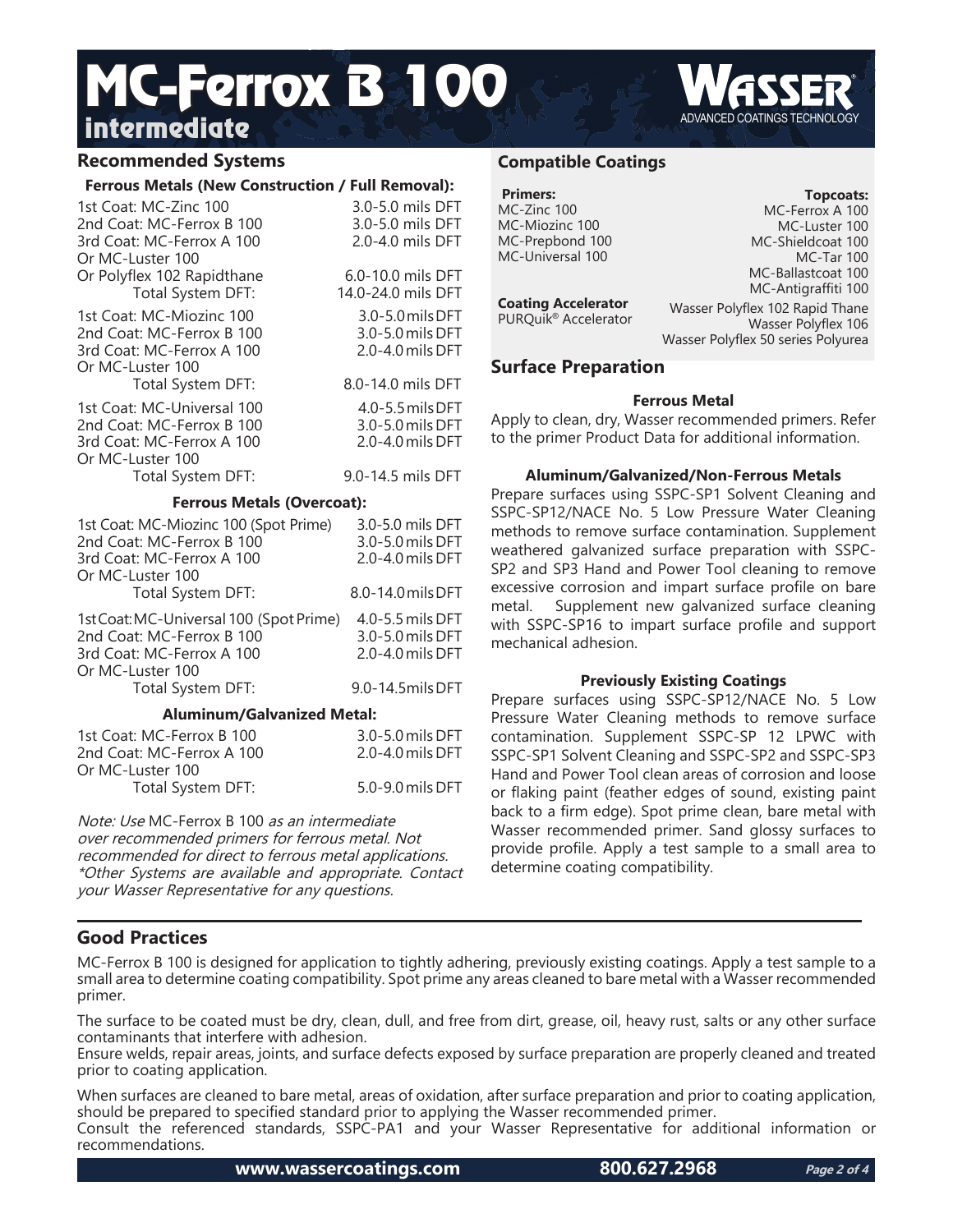

MC-Ferrox B 100 can be applied by brush, roll, mitt, airless spray and conventional spray equipment. Follow proper mixing instructions before applying.

#### **Mixing:**

Material temperature must be 5°F above the dew point before opening and agitating. Power mix thoroughly prior to application. **Do not keep under constant agitation.** Apply a 3-6 oz solvent float per gallon over material to prevent moisture intrusion and cover pail.

#### **Brush/Roller:**

Brush: Natural Fiber Roller: Natural or synthetic fiber cover Nap:  $\frac{1}{4}$ " to  $\frac{3}{8}$ " Core: Phenolic Reduction: Typically not required. If necessary, reduce with MC-Thinner 100.

#### **Airless Spray:**

Pump Ratio: 28 - 40:1 Pressure: 2400 - 2800psi Hose:  $\frac{1}{4}$ " to  $\frac{3}{8}$ " Tip Size: 0.013 - 0.019<br>Filter Size: 60 mesh (250  $60$  mesh (250  $\mu$ m) Reduction: Typically not required. If necessary, reduce with MC-Thinner or MC-Thinner 100.

#### **Conventional Spray/HLVP:**

| Fluid Nozzle:                                           | E Fluid Tip      |  |
|---------------------------------------------------------|------------------|--|
| Air Cap:                                                | 704 or 765       |  |
| Atomizing Air:                                          | 45 - 75 lbs.     |  |
| Fluid Pressure:                                         | $15 - 20$ lbs.   |  |
| Hose:                                                   | 1/2" ID; 50' Max |  |
| Reduction: Typically not required. If necessary, reduce |                  |  |
| with MC-Thinner or MC-Thinner 100.                      |                  |  |

#### **Reducer:**

MC-Thinner, MC-Thinner 100, (if VOC regulations restrict thinning, use MC-Thinner XMT). Reduction is typically not required. If necessary, thin up to 15% with recommended thinner. Thin in accordance with local and federal regulatory standards.

#### **Clean up:**

MC-Thinner, MC-Thinner 100, or MC-Thinner XMT. If Wasser thinners are not available, use MEK, MIBK, Xylene, a 50:50 blend of Xylene and MEK or MIBK, or acetone for clean up only. Do not add unauthorized solvents to a Wasser coating.

### **Application Conditions**

**Temperature:** 20°- 100° F (-8°- 38° C). This temperature range should be achieved for ambient, surface and material temperature. Substrate must be visibly dry and frost free. On applications below 33° F (0.5° C), Steel temperatures should be 5°F above the dew point temperature. MC-Thinner 100 is recommended for spray application in temperatures above 90° F.

**Relative Humidity:** 6% - 99%.

**Coating Accelerator:** PURQuik® Accelerator. See Wasser's PURQuik® Accelerator Product Data for information. (Do not accelerate when used as prime coat on concrete)

**Storage:** Store off the ground in a dry, protected area in temperature between 40° - 100°F (4° - 38°C). MCU containers must be kept sealed when not in use. Use a solvent float to reseal partial containers.

## **Certifications and Qualifications**

VOC Compliant(National Standard for Industrial Maintenance Coating, Ozone Transportation Commission and SCAQMD Rule 1113 IM Coating effective 1/1/04) VOC≤0.8 lbs/gal (100g/l) Meets SSPC Paint 41

**www.wassercoatings.com 800.627.2968**